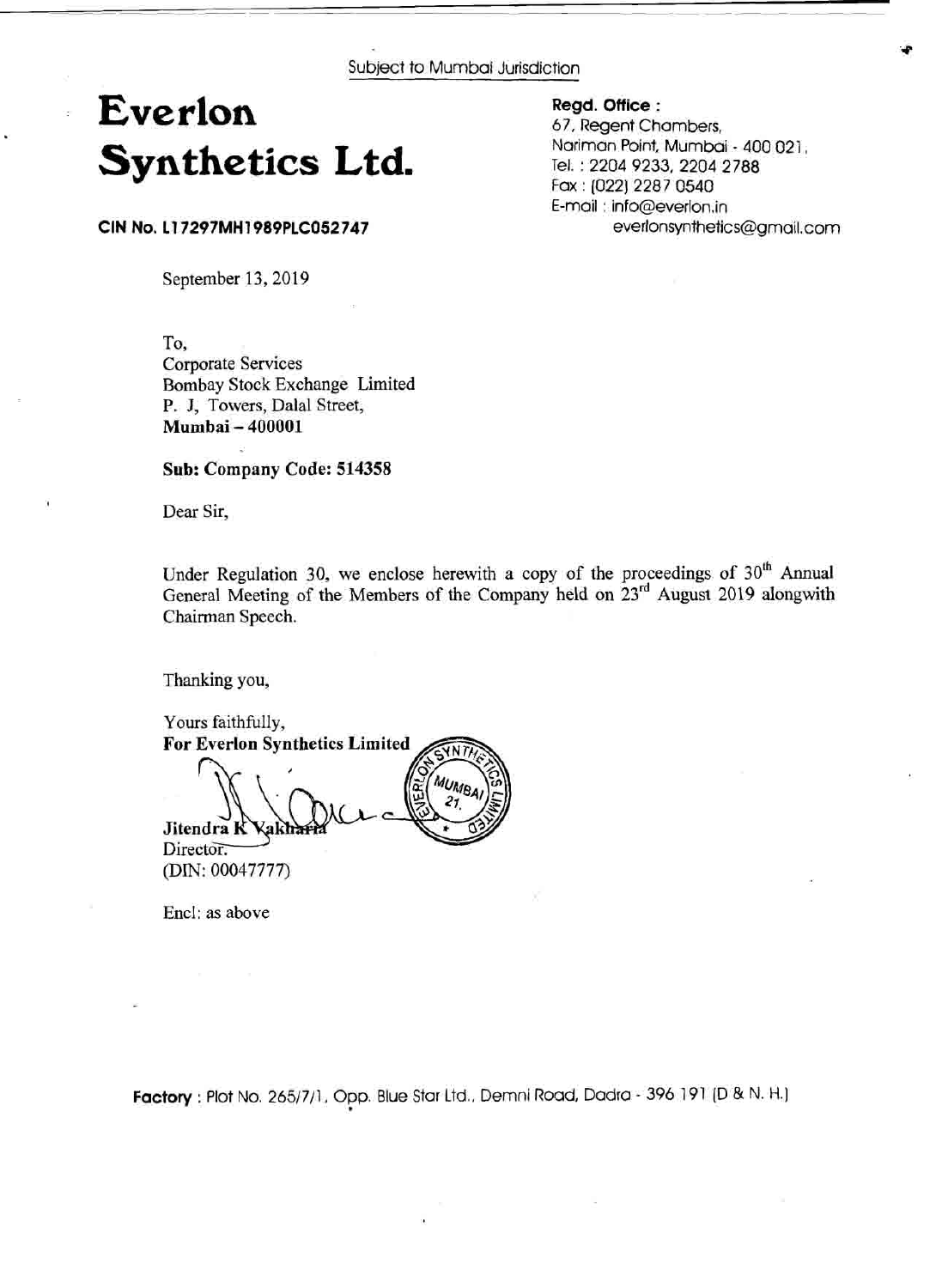# **SL. No.5 of Agenda CHAIRMAN'S SPEECH**

Ladies & Gentlemen,

I welcome you all at the 30th Annual General Meeting of our Company.

The Board of Directors present their 30th Annual Report with the Audited Statement of Accounts of the Company for the year ended March 31, 2019.

## **INDUSTRY SCENARIO**

The Textiles industry is passing thru a very critical phase due to high production capacities and low consumption. Number of Polyester yarn Companies have shut down . However your Company is trying its best to face such challenging times and the Directors hope that the current year would be beneficial to the Company.

## **PERFORMANCE**

 $\frac{1}{2}$ 

- **A.** The sales during the year amounted to Rs.39.62 crores as against Rs.36.68 crores in the previous year. There was a loss of Rs 39.32 lakhs as compared to a Profit Before Tax of Rs.28 lakhs for the previous year.
- B. The sales for the quarter ended 30<sup>th</sup> June 2019 was Rs.10.21 crores as against Rs.10.34 crores in the previous quarter with a Profit of Rs.19 lakhs as against a loss of Rs. 7 lakhs in the previous year.

## **OUTLOOK**

As the Indian Economy is passing thru a critical period, the outlook for the textile industry seems challenging. However with sufficient rainfall, the economy may pick up and the textile industry should benefit. pick up and the textile industry should benefit.

## **DIVIDEND**

The Board of Directors have not recommended any Dividend due to losses suffered.

I am grateful to all my colleagues on the Board for their valueable advise and Co-operation.

I am thankful to our Bankers for their co-operation and support.

I am also thankful to all employees of the Company for their whole hearted devotion.<br>
I thank all those who are present here. devotion.

I thank all those who are present here.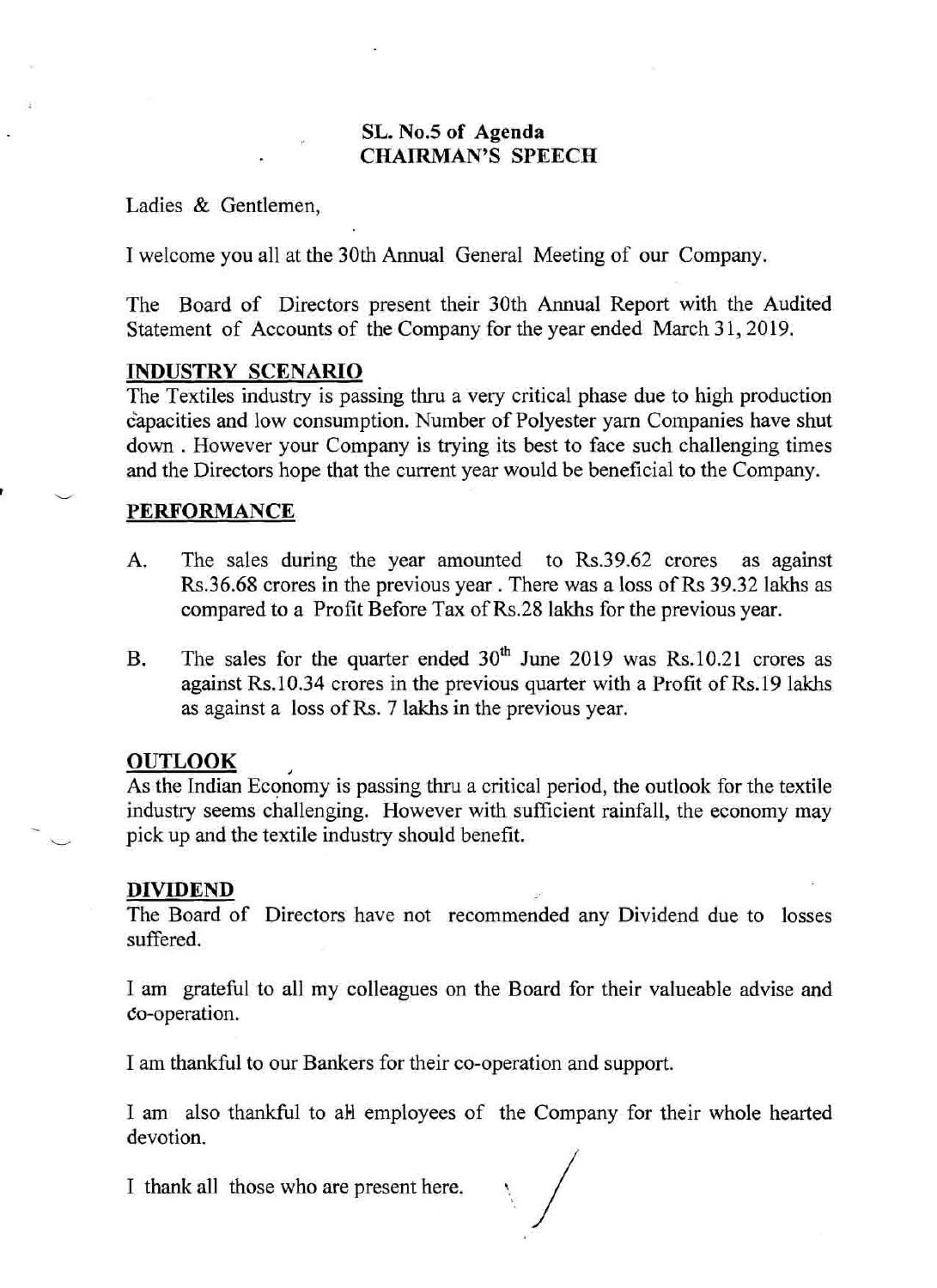## MINUTES OF THE MEETING OF 30TH ANNUAL GENERAL MEETING OF THE MEMBERS OF THE COMPANY HELD ON FRIDAY, THE 23RD AUGUST 2019 COMMENCED AT 10.45 A.M. AND CONCLUDED AT 11.00 A.M. AT KILACHAND CONFERENCE ROOM, 2<sup>ND</sup> FLOOR, INDIAN MERCHANT CHAMBERS, CHURCHGATE, MUMBAI-400 020.

Date of entry in minutes book: *7tb* September 2019

#### PRESENT

| 1.   | Shri Jitendra K. Vakharia<br>$\rightarrow$ | Managing Director & Member                                                            |
|------|--------------------------------------------|---------------------------------------------------------------------------------------|
| 2.   | Smt. Varsha J. Vakharia                    | Director & Member                                                                     |
| 3.   | Shri Nitin I. Parekh                       | Director & Member of Audit<br>Committee & Nomination<br><b>Remuneration Committee</b> |
|      | <b>IN ATTENDANCE</b>                       |                                                                                       |
| Shri | Manish P. Heda                             | Company Secretary & Compliance<br>Officer                                             |
|      | Shri K. S. Maheshwari of                   |                                                                                       |
|      | M/s, K S Maheshwari & Co.                  | Chartered Accountants,<br>Auditors of the Company                                     |

Shri. M. M. Sheth -

Shri Ashok Jain

Smt. Ami M. Sheth Secretarial Auditor

**I** 

Shri Parag K. Shah Internal Auditor

Accounts Officer & Member

Practicing Company Secretary &

Scrutinizer

(Partner of R. Thakkar & Co. Chartered Accountants) بخارد

Shri Vivek M. Mane Chief Financial Officer & Member

26 other members were also present.

Shri Jitendra K. Vakharia took the chair at the request of other Directors present.

The Chairman welcomed the members. After ascertaining the quorum the meeting commenced.

Chairman introduced the Directors sitting on the dais. .

Contd.. .2/-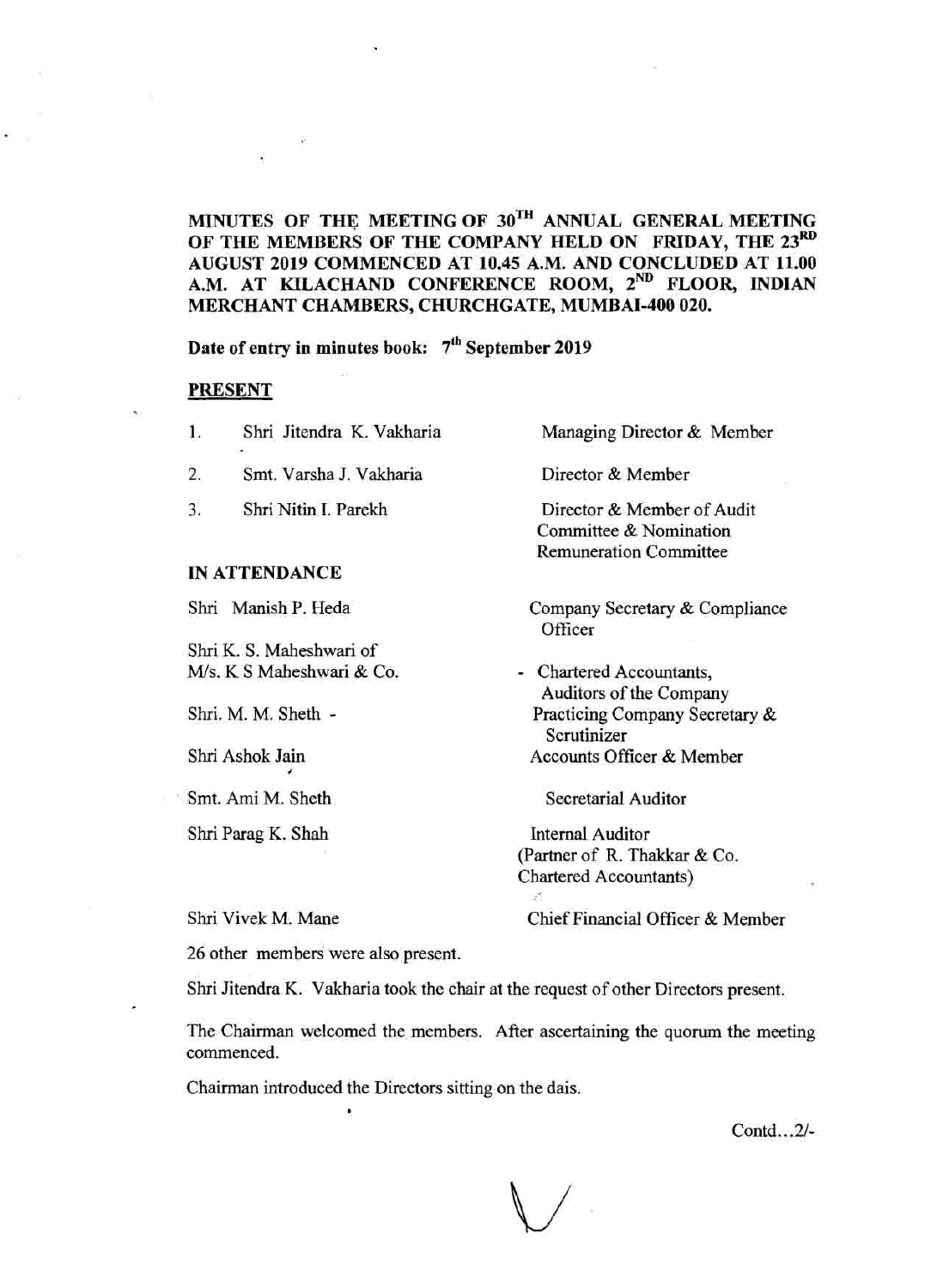The Chairman announced that the Statutory Registers, Auditor's Report, Secretarial Auditor's Report and other documents as mentioned in the Notice were available for inspection of the members. No proxies were received by the Company. Shri Dinesh P. Turakhia, Independent Director of the company was not in a position to attend this meeting. He has authorized Shri Jitendra K. Vakharia, Managing Director to answer shareholders queries, if any, in relation to Nomination & Remuneration Committee and Stakeholders Relationship Committee.

With the permission of members, notice calling the meeting as well as Directors' Report were taken as read.

Chairman informed the members about the provisions of Section 108 of the Companies Act, 2013, Rules issued there under and Regulation 44 of Listing Regulations, providing for remote e-voting facility to the members. At this AGM, the company has provided members facility of voting by Ballot papers. Only those members who had not voted earlier by remote e-voting can cast their votes through Ballot Papers. Shri M. M. Sheth, Practicing Company Secretary was appointed as a Scrutinizer for remote E-voting and physical Ballot. The Scrutinizer then showed empty Ballot Box to the Members.

Chairman informed the members that in terms of the provisions of Section 145 of the Companies Act, 2013, Auditors report be taken as read, as there were no qualifications in the report. The same was taken as read. There were no qualifications in the Secretarial Audit Report.

Then the Chairman addressed the members.

The Chairman placed before the meeting following 5 resolutions as contained in the notice dated 25" May 2019 calling 30" Annual General Meeting. He briefed the members about the objectives and implications of the aforesaid resolutions as stated in Explanatory Statement.

#### **ORDINARY BUSINESS:**

#

## 1. ORDINARY RESOLUTION FOR APPROVAL OF **FINANCIAL STATEMENTS FOR THE YEAR ENDED 31ST MARCH 2019**

The Chairman proposed the following resolution as an Ordinary Resolution:

"RESOLVED THAT the Audited Financial Statements i.e. Balance Sheet, Profit & Loss Account, Cash Flow Statement and Statement of Changes in Equity with notes thereon together with the reports of Board of Directors and Auditors thereon for the year ended 31<sup>st</sup> March, 2019 be and are hereby approved and adopted."

Contd...3/-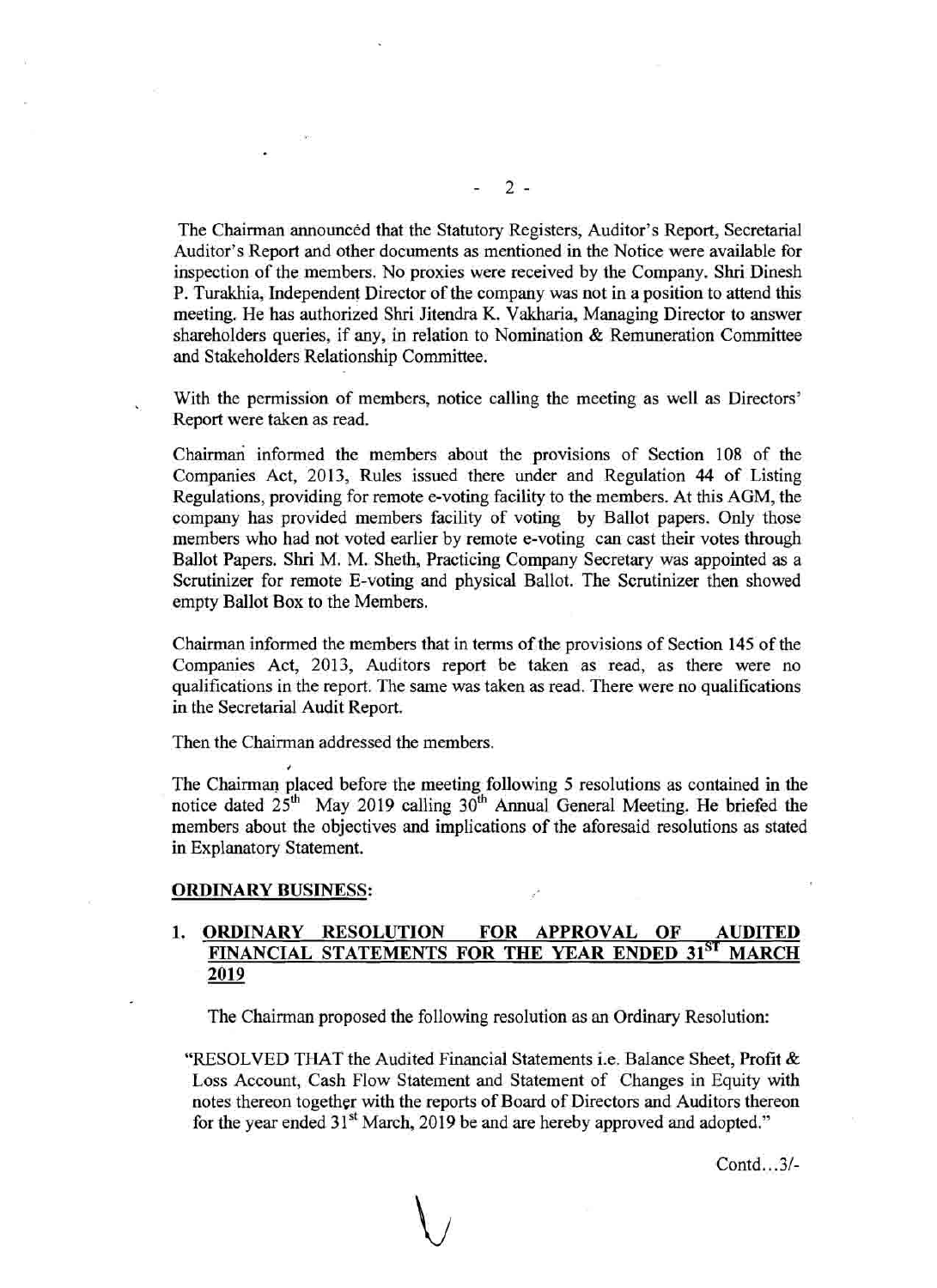Shri Narendra S. Trivedi seconded the resolution

Chairman invited questions from the Members on working of the Company and Audited Financial Statements.

Thereafter the questions raised by members relating to Accounts, Directors' Report and related matters were duly replied by the Chairman.

Since Shri Jitendra K. Vakharia was interested in the next item, Shri Nitin I Parekh, \ Director chaired the meeting for the same.

### **2. REAPPOINTMENT OF SMT VARSHA J. VAKHARIA AS A DIRECTOR WHO RETIRE BY ROTATION**

Shri Bimal Kumar Agarwal proposed and Smt. Geeta B. Mehta seconded the following resolution as an Ordinary Resolution:

"RESOLVED that Smt. Varsha J. Vakharia who retires by rotation and being eligible offer herself for reappointment be and is hereby reappointed as a Director of the Company liable to retire by rotation."

Shri Jitendra K. Vakharia resumed the chair.

## **3. APPOINTMENT OF** *MIS.* **K S MAHESHWARI** & **CO. CHARTERED ACCOUNTANTS AS STATUTORY AUDITOR FOR FINANCIAL YEAR 2019-20**

Shri Kalpesh K. Sanghavi proposed and Shri Anant Ramakrishnan seconded the following resolution as an Ordinary Resolution:

**"RESOLVED THAT** pursuant to the provisions of Sections 139, 142 and other applicable provisions, if any, of the Companies Act, 2013 (the Act) and the Companies (Audit and Auditors) Rules, 2014, (the Rules), (including any statutory  $modification(s)$  or re-enactment(s) thereof for the time being in force), and pursuant to the recommendations of Audit Committee,  $M/s$ . K.S Maheshwari & Co., Chartered Accountants, Firm Registration No. 105846W who have confirmed their eligibility to be appointed as Auditors, in terms of provisions of Section 141 of the Act, and Rule 4 of the Rules, be and are hereby re-appointed as Statutory Auditors of the Company for the financial year 2019-20, to hold office from the conclusion of this Annual General Meeting until the conclusion of the next Annual General Meeting of the Company on such remuneration as may be agreed upon by the Board of Directors and the Auditors, in addition to service tax and reimbursement of out of pocket expenses incurred by them in connection with the audit of Accounts of the Company."

Contd.. .4/-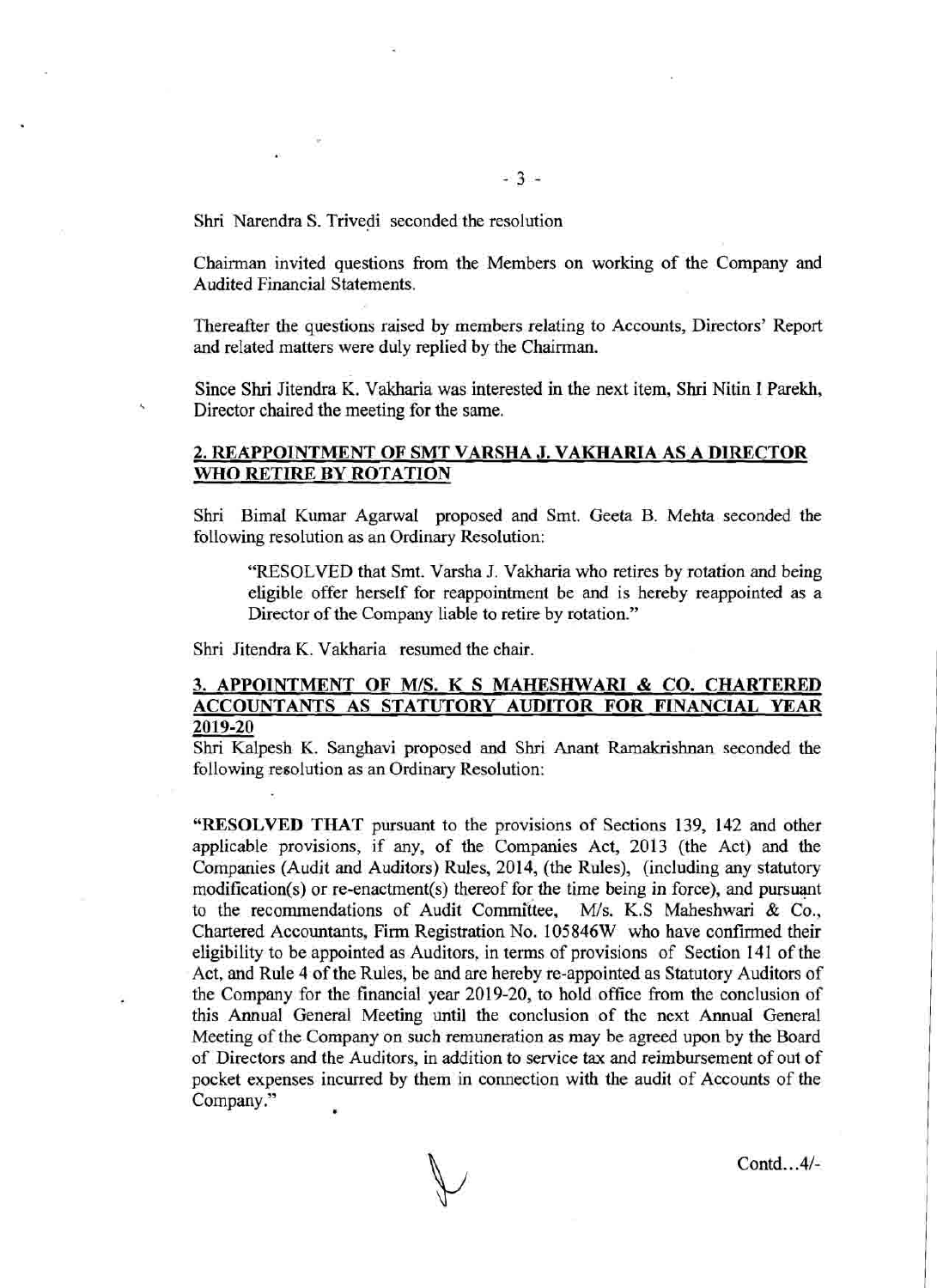#### **SPECIAL BUSINESS:.**

## **4. SPECIAL RESOLUTION FOR RE-APPOINTMENT OF SHRI DINESH P. TURAKHIA AS AN INDEPENDENT DIRECTOR OF THE COMPANY.**

Shri Jayesh B. Pednekar proposed and Shri Raghunath G. Kumbhar seconded the following Resolution a Special Resolution.

"RESOLVED THAT pursuant to the provisions of Sections 149, 152 read with Schedule IV and all other applicable provisions, if any, of the Companies Act, 2013 and Companies (Appointment and Qualification of Directors) Rules, 2014 and the applicable provisions of the Securities and Exchange Board of India (Listing Obligations and Disclosure Requirements) Regulations, 2015 (including any statutory modification(s), or re-enactment thereof for the time being in force), Shri Dinesh P. Turakhia (DIN 00063927), who was appointed as an Independent Director of the Company for 5 consecutive years from  $25<sup>th</sup>$  Annual General Meeting (AGM) upto  $31<sup>st</sup>$  March 2019 and being eligible be and is hereby re-appointed as an Independent Director of the Company to hold office for a second consecutive term commencing from  $1<sup>st</sup>$  April 2019 up to  $31<sup>st</sup>$  March 2024 and he shall not be liable to retire by rotation.

"RESOLVED FURTHER THAT the Board of Directors and/or the Company Secretary be and are hereby authorized to settle any question, difficulty or doubt that may arise in giving effect to this Resolution and to do all such acts, deeds and things as may be necessary, expedient and desirable for the purpose of giving effect to this resolution".

## **5.SPECIAL RESOLUTION FOR RE-APPOINTMENT OF SHRI JITENDRA K. VAKHARIA AS MANAGING DIRECTOR OF THE COMPANY**

Shri Ashok Jain Proposed and Shri Vivek M. Mane seconded the following Resolution as a Special Resolution.

"RESOLVED THAT pursuant to the provisions of section 196, 197 and 203 read with schedule V and all other applicable provisions, if any, of the. Companies Act,2013 and the Companies (Appointment and Remuneration of Managerial Personnel) Rules, 2014 (including any statutory modification (s) or reenactment thereof for the time being in force),subject to such sanctions as may be necessary, approval of the Company be and is hereby accorded to the reappointment of and payment of remuneration to Shri Jitendra K. Vakharia ( DIN : 00047777) as Managing Director ofthe Company for a period of 3 years effective from October 1,2019 upon the terms and conditions and payment of remuneration and other perquisites / benefits - as set out in the "Explanatory Statement attached herewith."

"RESOLVED FURTHER THAT Shri Jitendra K. Vakharia, the Managing Director be in charge of general management of the company within the provisions of Articles of Association but subject to superintendence, control and direction of the Board of Directors"

Contd.. .5/-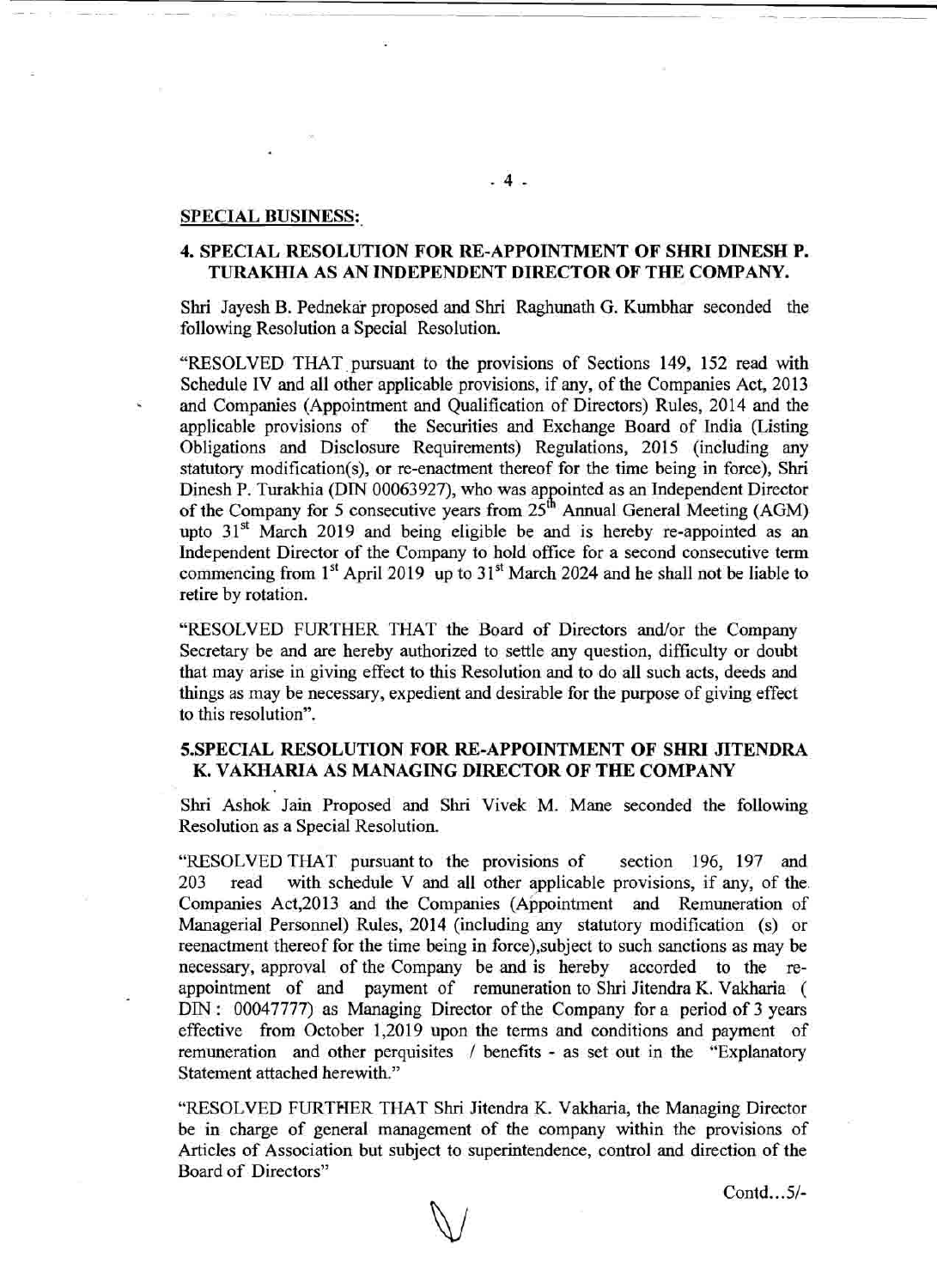"RESOLVED FURTHER THAT Shri Jitendra K. Vakharia will be a Key Managerial Personnel of the company as per the provisions of S.203(1) of the Companies Act 2013.

"RESOLVED FURTHER THAT Shri Jitendra K. Vakharia will be non rotational Director and shall not be liable to retire by rotation during his term as Managing Director."

"RESOLVED FURTHER THAT the Managing Director shall be entitle **i** reimbursement of all expense incurred for the purpose of business of the company and shall not be entitled to any sitting fees for attending meeting of the Board of Directors and Committee(s) thereof."

"RESOLVED FURTHER THAT the Board of Directors be and is hereby authorized to alter and vary such terms of re-appointment specified in Schedule V and other applicable Sections of the Companies Act, 2013 or any statutory modifications thereof as may be agreed to by the Board of Directors and Shri Jitendra K. Vakharia."

"RESOLVED FURTHER THAT in case of loss or inadequate profit in any financial year during the tenure of Managing Director, he shall be paid above mentioned remuneration as minimum remuneration."

RESOLVED FURTHER THAT the Board be and is hereby authorised to do all such acts deeds and things and execute all such documents, instruments and writings as may be required and to delegate all or any of its powers herein conferred to any Committee of Directors."

No member has cast his vote through ballet paper.

Shri Lalit C. Shah proposed a vote of thanks to the Chairman and the Members.

Thereafter, the meeting was declared **as** concluded by the Chairman.

#### **Summarv of Scrutinizer Report** :

Result of e-voting and voting by Ballot Papers at the meeting on the items of Ordinary and Special Business at the 30<sup>th</sup> Annual General Meeting of the Company held on  $23^{\text{rd}}$  August, 2019.

On the basis of consolidated Scrutinizer's Report for e-voting and Ballot Papers dated 23<sup>rd</sup> August, 2019, all the resolutions for the Ordinary and Special business as set out at Item Nos. 1 to 5 of the Notice dated  $25<sup>th</sup>$  May, 2019 have been duly passed by the Members with requisite majority. The result of e-voting and Ballot Papers are as under:

Contd. . *.6/-*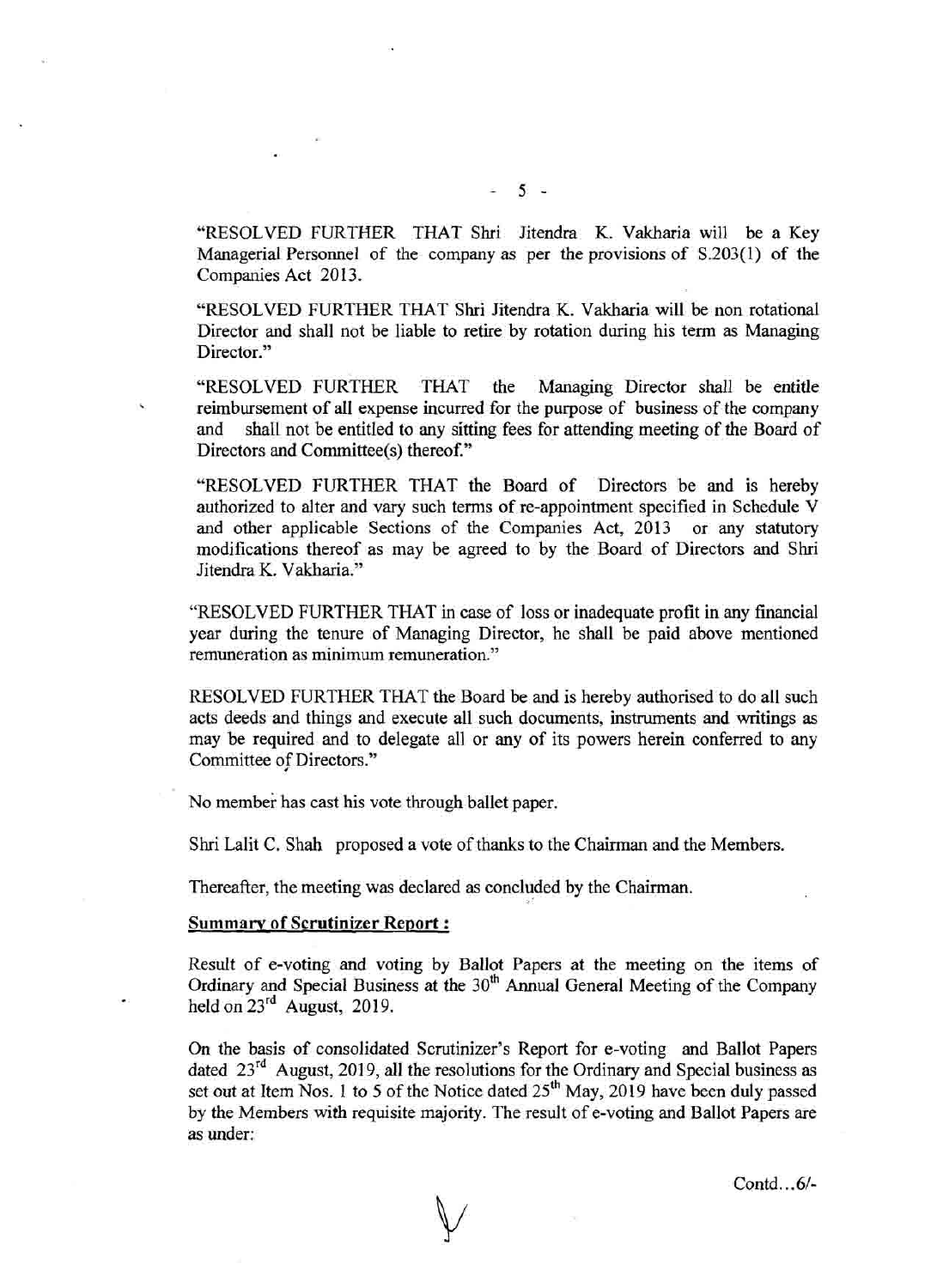Ordinarv Business - Ordinarv Resolution no. **1.** 

Adoption of Audited Financial Statements for the year ended 31<sup>st</sup> March 2019.

| No. of Members who their | No. of shares | % of Total Paid-up Share |  |
|--------------------------|---------------|--------------------------|--|
| cast Vote                | voted         | Capital                  |  |
| 41                       | 4691153       | 83.44%                   |  |

|                | <b>Remote e-voting</b> |                    | <b>Voting at AGM</b><br>by Ballot papers |              | Total                          |               |
|----------------|------------------------|--------------------|------------------------------------------|--------------|--------------------------------|---------------|
|                | No<br>of<br>members    | No<br>of<br>shares | of<br>No<br>members                      | of<br>shares | N <sub>0</sub><br>O)<br>shares | $\frac{0}{0}$ |
| Assent         | 40                     | 4691151            | 10                                       |              | 4691151                        | 100           |
| <b>Dissent</b> |                        |                    |                                          |              |                                | $0*$          |
| Invalid        |                        |                    | U                                        | 0            |                                |               |
| <b>Total</b>   | 41                     | 4691153            | 0                                        | U            | 4691153                        | 100           |

\* negligible

## Ordinary Business - Ordinary Resolution no. 2

Re-appointment of Mrs. Varsha J. Vakharia as a Director who retires by rotation.

| No. of Members who cast<br>their Vote |         | No. of shares voted   % of Total Paid-up Share<br>Capital |  |
|---------------------------------------|---------|-----------------------------------------------------------|--|
|                                       | 4691153 | 83.44%                                                    |  |

|                | <b>Remote e-voting</b> |                       | <b>Voting at AGM</b><br>by Ballot papers |                                | <b>Total</b>                   |               |
|----------------|------------------------|-----------------------|------------------------------------------|--------------------------------|--------------------------------|---------------|
|                | No<br>members          | of<br>of No<br>shares | No<br>of <sup>1</sup><br>members         | N <sub>0</sub><br>of<br>shares | N <sub>0</sub><br>oî<br>shares | $\frac{9}{6}$ |
| Assent         | 40                     | 4691151               |                                          |                                | 4691151                        | 100           |
| <b>Dissent</b> |                        |                       |                                          |                                |                                | $0*$          |
| Invalid        |                        |                       |                                          |                                |                                |               |
| <b>Total</b>   | 41                     | 4691153               |                                          | 0                              | 4691153                        | 100           |

\* negligible

Contd. . .7/-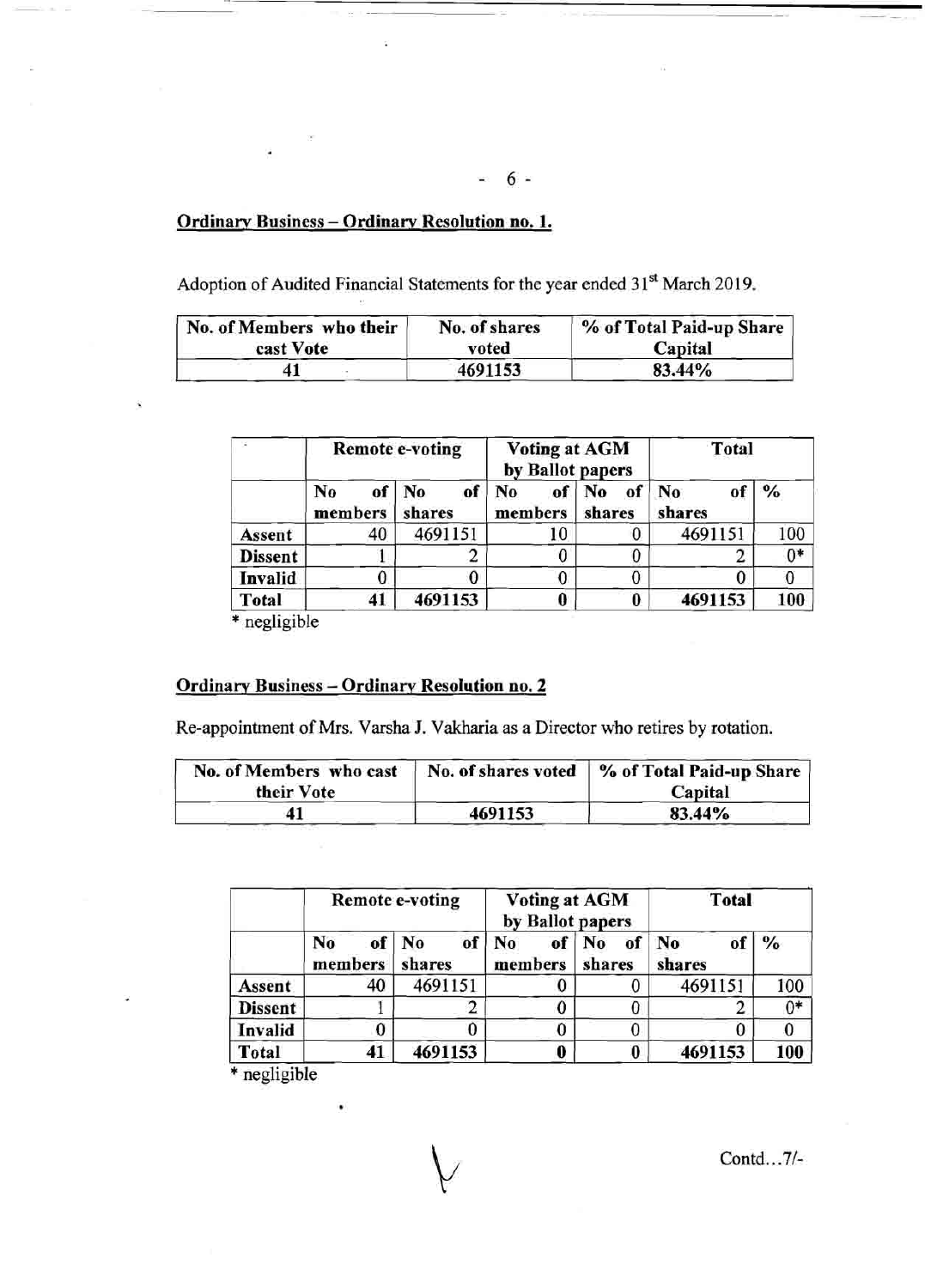## Ordinary Business - Ordinary Resolution no. 3

Appointment of M/s. K. S. Maheshwari & Co., Chartered Accountants, as Statutory Auditors for F.Y. 2019-20.

| No. of Members who cast<br>their Vote | No. of shares voted | % of Total Paid-up<br><b>Share Capital</b> |
|---------------------------------------|---------------------|--------------------------------------------|
|                                       | 4691153             | 83.44%                                     |

| ×                                                                                                                                                                                                                            |  |
|------------------------------------------------------------------------------------------------------------------------------------------------------------------------------------------------------------------------------|--|
| The Corporation                                                                                                                                                                                                              |  |
| ' e-                                                                                                                                                                                                                         |  |
| $-7 -$                                                                                                                                                                                                                       |  |
| ary Business - Ordinary Resolution no. 3                                                                                                                                                                                     |  |
| ntment of M/s. K. S. Maheshwari & Co., Chartered Accountants, as Statutory<br>rs for F.Y. 2019-20.                                                                                                                           |  |
|                                                                                                                                                                                                                              |  |
| % of Total Paid-up<br>of Members who cast<br>No. of shares voted<br><b>Share Capital</b><br>their Vote                                                                                                                       |  |
| 4691153<br>83.44%<br>41                                                                                                                                                                                                      |  |
| Voting at AGM<br><b>Remote e-voting</b><br><b>Total</b>                                                                                                                                                                      |  |
| by Ballot papers<br>of No of No of No<br>of $%$<br>of $\log$<br>No                                                                                                                                                           |  |
| members shares<br>shares<br>shares<br>members<br>100<br>40<br>4691151<br>4691151<br>$\bf{0}$<br>$\bf{0}$<br>Assent                                                                                                           |  |
| $0^*$<br>$\mathbf{0}$<br>$\bf{0}$<br>$\overline{2}$<br>$\mathbf{1}$<br>$\overline{2}$<br><b>Dissent</b><br>$\overline{0}$<br>$\overline{0}$<br>$\overline{0}$<br>$\overline{0}$<br>$\overline{0}$<br>$\mathbf{0}$<br>Invalid |  |
| $\overline{\mathbf{0}}$<br>$\overline{\mathbf{0}}$<br>41<br>4691153<br>4691153<br>Total<br>100<br>* negligible                                                                                                               |  |
|                                                                                                                                                                                                                              |  |
| <u> I Business – Special Resolution no. 4</u>                                                                                                                                                                                |  |
| pointment of Shri Dinesh P. Turakhia as an Independent Director of the<br>ny.                                                                                                                                                |  |
| No. of shares voted<br>% of Total Paid-up<br>of Members who cast                                                                                                                                                             |  |

# Special Business - Special Resolution no. 4

Re-appointment of Shri Dinesh P. Turakhia as an Independent Director of the Company.

| No. of Members who cast<br>their Vote | No. of shares voted | % of Total Paid-up<br><b>Share Capital</b> |  |
|---------------------------------------|---------------------|--------------------------------------------|--|
|                                       | 4691153             | 83.44%                                     |  |

|                | <b>Remote e-voting</b> |                         | <b>Voting at AGM</b><br>by Ballot papers |                                      | Total        |               |
|----------------|------------------------|-------------------------|------------------------------------------|--------------------------------------|--------------|---------------|
|                | No<br>members          | of No<br>of  <br>shares | No<br>members                            | of <sub>1</sub><br>of   No<br>shares | No<br>shares | $\frac{0}{0}$ |
| Assent         | 40                     | 4691151                 |                                          | 0                                    | 4691151      | 100           |
| <b>Dissent</b> |                        |                         |                                          | 0                                    |              | $0*$          |
| Invalid        |                        |                         |                                          | 0                                    |              |               |
| Total          | 41                     | 4691153                 |                                          | 0                                    | 4691153      | 100           |